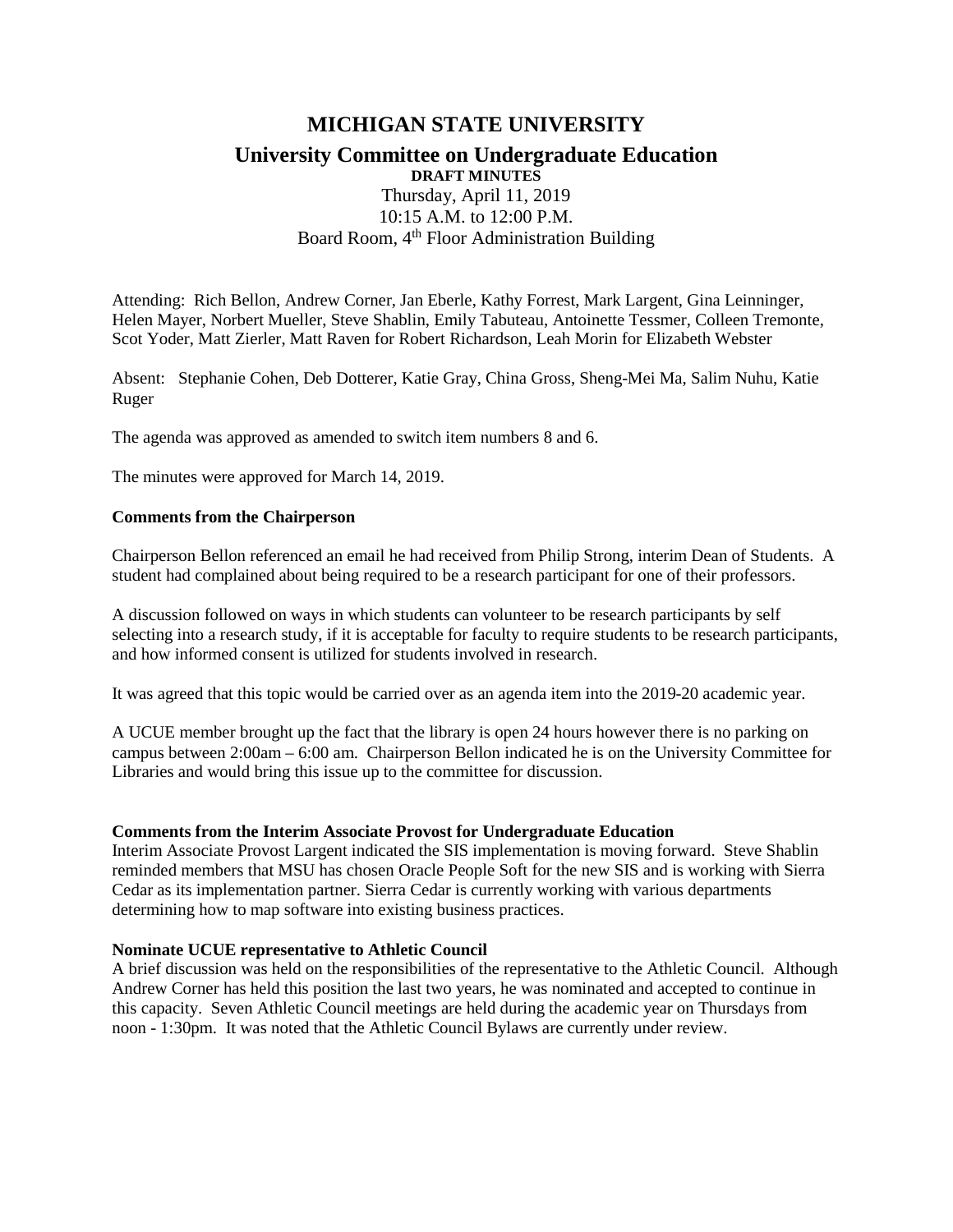**Request to Change the Admission Requirement for the Bachelor of Science Degree in Kinesiology (Action Item)**

George Harnick, Professor, College of Education

The committee granted voice to Dr. Harnick.

Dr. Harnick stated this change is to move KIN 173 into the admission requirements in order to provide students with a strong knowledge base before they are admitted into Kinesiology.

Voice was removed from Dr. Harnick.

The following motion passed unanimously.

*The University Committee on Undergraduate Education duly considered and endorsed the request to Change the Admission Requirement for the Bachelor of Science Degree in Kinesiology.*

# **Request for a Moratorium Extension on Admission to the Italian Disciplinary Teaching Minor for Secondary Education (Action Item)**

Carmen De Lorenzo, Professor, College of Arts and Letters

The committee granted voice to Dr. De Lorenzo.

Dr. De Lorenzo is requesting the extension for additional time to study data from the Italian consulate and MSU's College of Education to determine the feasibility for this minor.

Emily Tabuteau suggested the State Department of Education no longer recognizes this minor and it should be discontinued. It was agreed to Table the minor in order to give Dr. DeLorenzo time to determine if the State of Michigan has discontinued it. UCUE asks that she report back at the next meeting being held on April 25.

Voice was removed from Dr. De Lorenzo.

*The University Committee on Undergraduate Education Tabled the request for a Moratorium Extension on Admission to the Italian Disciplinary Teaching Minor for Secondary Education.*

**Request to Change the Graduation Requirements for the Bachelor of Arts and Bachelor of Science Degrees in the College of Natural Science** (Action Item) Janae Lawler, Director of Academic Advising, College of Natural Science

The committee granted voice to Ms. Lawler.

Ms. Lawler stated the request is to eliminate a redundant college graduate requirement. Under the heading, "Graduation Requirements," a request is being made to remove the following, "the following credit distribution requirements: A maximum of 67 credits in courses offered in a single curriculum division of the college., i.e., Biological Science or Mathematical Science or Physical Science." Ms. Lawler explained that CNS students meet this requirement by fulfilling other graduation requirements so there is no need to specify it.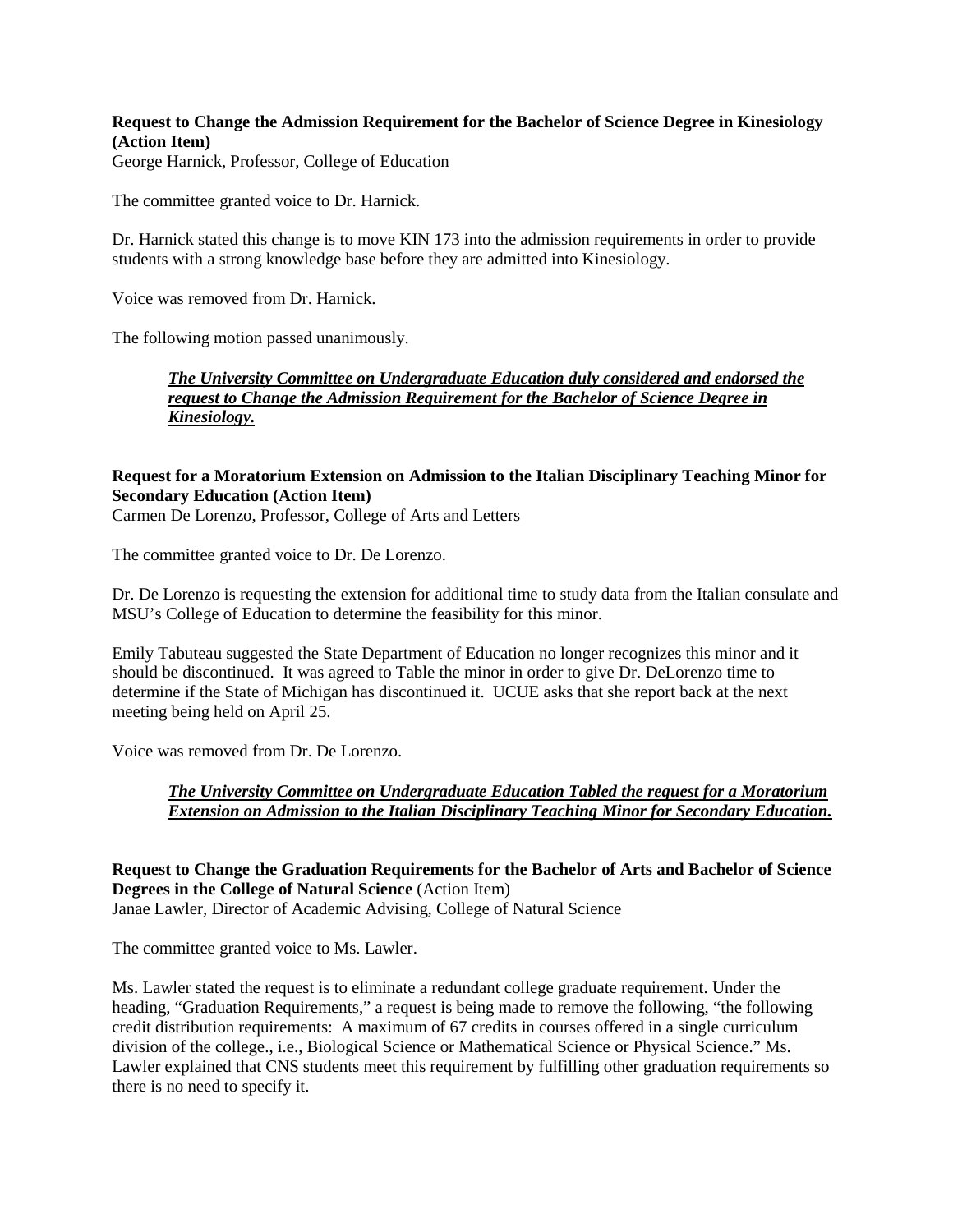Voice was removed from Ms. Lawler.

The following motion passed unanimously.

### *The University Committee on Undergraduate Education duly considered and endorsed the request to Change the Graduation Requirements for the Bachelor of Arts and Bachelor of Science Degrees in the College of Natural Science.*

# **Student Evaluation of Teaching Charge to Hub**

Interim Associate Provost Largent stated that Provost Youatt and ASMSU has requested that faculty governance discuss a replacement for the Student Information Rating System (SIRS) instrument.

Jeff Grabill, Associate Provost for Teaching, Learning, and Technology spoke with UCUE regarding best practices for the evaluation of undergraduate teaching and referenced that this is a faculty issue whether or not they would like to discuss a replacement for SIRS. If faculty decide they would like to move forward to find a replacement for SIRS, the Hub will support their decision and assist in finding a replacement. Interim Associate Provost Largent suggested the Hub could forward recommendations to academic governance after working with content professionals and doing literature reviews. A lengthy discussion including the following items:

- Although most of MSU uses the SIRS tool, many other evaluation tools are used across campus, therefore creating inconsistent results;
- Associate Provost Grabill suggested that there should be more than one tool used to evaluate teaching and there is no one perfect instrument;
- Students want to access SIRS data. It is personnel data and not classroom data, therefore students cannot have access to it;
- Implications of SIRS being part of a tenure review;
- Different colleges have different evaluation needs;
- Could a uniform evaluation tool be used and additions made based on each college?
- The purpose of evaluating teaching is to make teachers better.

A motion was made stating:

*UCUE endorses a University level examination of Student Rating of Instruction and recommends the participation from relevant government bodies including the University Committee on Undergraduate Education (UCUE), the University Committee on Graduate Studies (UCGS), the University Committee on Faculty Affairs (UCFA), and the University Committee on Faculty Tenure (UCFT) to participate in this examination and asks for recommendations from this examination.*

The motion was approved with 1 abstention from Colleen Tremonte, James Madison College.

#### **Change to University's Policy on Repeating Courses**

Interim Associate Provost Largent discussed the University's policy on repeating courses. Currently, MSU has a Pass/Repeatable system. This is defined as the following: students pass a class, students pass and then repeat a class, or students fail a class. If a student receives a grade of 2.0 or above, they are currently not allowed to repeat the course. A discussion was held regarding the issues involved with